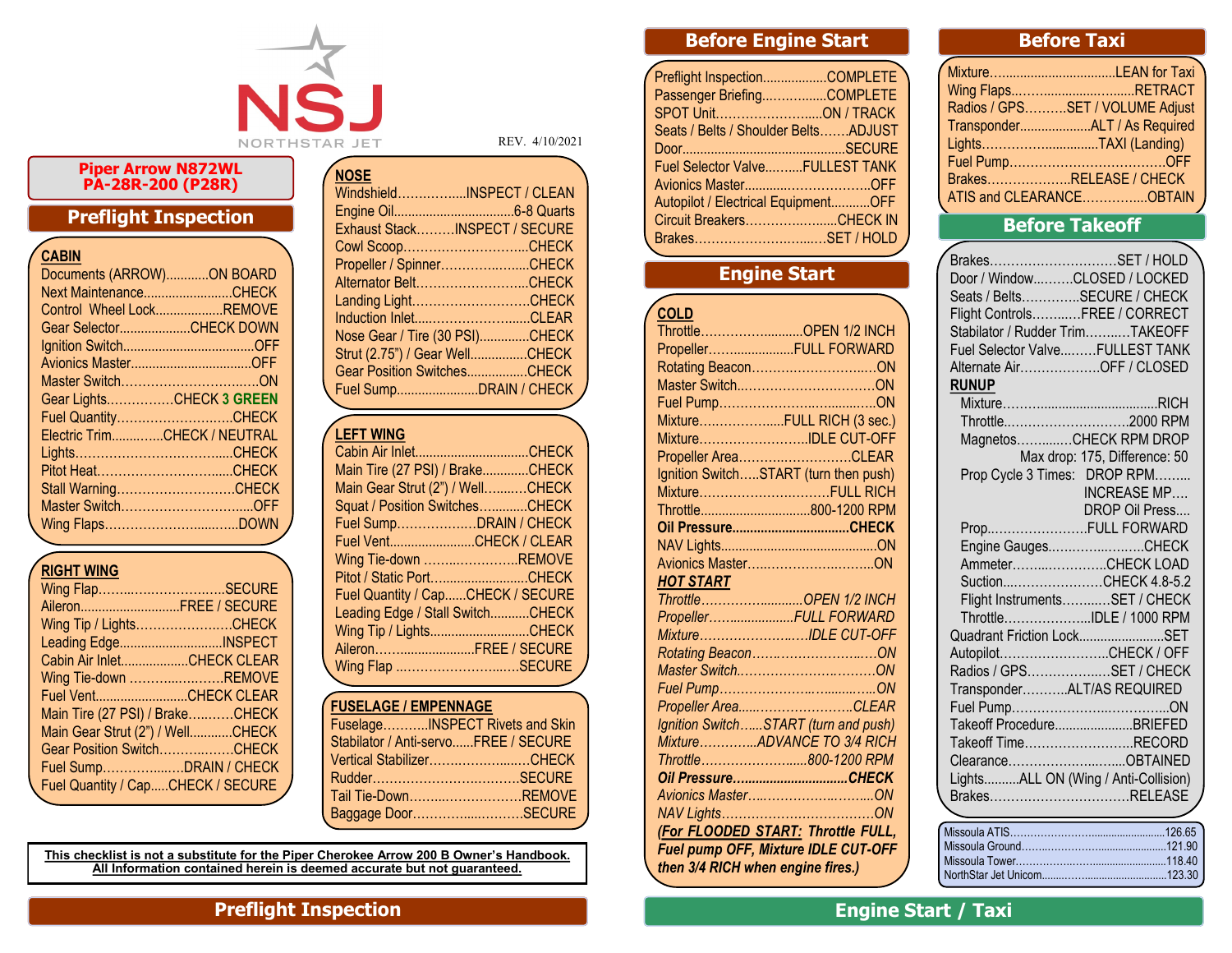# **Normal Takeoff**

| Wing FlapsUP (Soft - 25°)        |  |
|----------------------------------|--|
|                                  |  |
|                                  |  |
| PowerFULL THROTTLE / 2700 RPM    |  |
|                                  |  |
| ClimbVy 85 MPH (95 MPH gear UP)  |  |
| Positive Rate of Climb           |  |
|                                  |  |
| Wing FlapsRETRACT through 95 MPH |  |
|                                  |  |

# **Short Field Takeoff.**

|  | PowerFULL THROTTLE / 2700 RPM |
|--|-------------------------------|
|  | MixtureSET for maximum power  |
|  |                               |
|  |                               |
|  |                               |
|  |                               |
|  | WHEN CLEAR OF OBSTACLE        |
|  |                               |
|  | Wing FlapsRETRACT SLOWLY      |
|  |                               |

# **Normal Climb**

| Wing FlapsUP / VERIFIED             |
|-------------------------------------|
|                                     |
|                                     |
| MixtureLEAN As Required (12-14 GPH) |
| Fuel PumpOFF Above 1000' AGL        |
|                                     |
|                                     |
| Engine GaugesCHECK / MONITOR        |

*\* During climb below speeds of 85 MPH hold the emergency gear lever in the "override up" position until the back-up extender system no longer commands the gear down. This will occur at approximate airspeeds of 85 MPH IAS at sea level to 100 MPH IAS at 10,000 feet, with a straight line variation between.*

### **Max Performance Climb**

| / Wing FlapsUP / VERIFIED     |
|-------------------------------|
|                               |
| PowerFULL THROTTLE / 2700 RPM |
| MixtureLEAN As Required       |
| Fuel PumpOFF Above 1000' AGL  |
|                               |
|                               |
|                               |
| Engine GaugesCHECK / MONITOR  |

#### **Cruise**

| Power18-26 in. / 2000 or 2400 RPM           |  |
|---------------------------------------------|--|
| (75% or less)Avoid continuous 2000-2350 RPM |  |
| MixtureLEAN 50° rich of peak EGT            |  |
| Stabilator / Rudder TrimADJUST              |  |
| Heading IndicatorSET                        |  |
|                                             |  |
|                                             |  |
| <b>Switching Fuel Tanks</b>                 |  |
|                                             |  |
| Switch TanksCheck Fuel Pressure             |  |
| Fuel Pump………………………………OFF                    |  |
|                                             |  |

#### **Descent**

| MixtureENRICH as required    |
|------------------------------|
|                              |
| Radios / WeatherSET / OBTAIN |
|                              |

#### **Before Landing**

| Fuel Selector ValveFULLEST TANK    |
|------------------------------------|
|                                    |
| GEARDOWN Check 3 GREEN             |
| (Below 150 MPH, 125 MPH preferred) |
|                                    |
| PropellerFULL FORWARD              |
| Seat Belts / Shoulder HarnessON    |
| Wing FlapsAS DESIRED               |
| (Below 125 MPH)                    |
|                                    |
|                                    |
|                                    |

# **Normal Landing**

| Airspeed90-100 MPH (Flaps UP)  |
|--------------------------------|
|                                |
| (Below 125 MPH)                |
| Airspeed83-90 MPH (Flaps DOWN) |

# **Short Field Landing**

|                             | (Below 125 MPH) |
|-----------------------------|-----------------|
|                             |                 |
|                             |                 |
| HOLD NOSE OffThen Ease Down |                 |
| Wing FlapsRETRACT           |                 |
|                             |                 |
|                             |                 |

# **Go-Around**

| PowerFULL THROTTLE / 2700 RPM       |
|-------------------------------------|
| Airspeed Vy 85 MPH (95 MPH gear UP) |
|                                     |
| Wing FlapsRETRACT SLOWLY            |

# **After Landing**

| Wing FlapsRETRACT               |
|---------------------------------|
|                                 |
| Wing / Anti-Collision LightsOFF |
| MixtureLEAN for Taxi            |
| TransponderALT / As Required    |
| Radios / ClearanceSET / OBTAIN  |
|                                 |

# **Shutdown / Secure**

| Autopilot / ElectricalOFF                 |  |
|-------------------------------------------|--|
|                                           |  |
| MixtureIDLE CUT-OFF                       |  |
|                                           |  |
|                                           |  |
| Control LockINSTALL                       |  |
|                                           |  |
| Pitot CoverINSTALL                        |  |
| Aircraft Hobbs / Tach / Chocks / Tie-down |  |
| <b>Post-Flight Walk-Around</b>            |  |
|                                           |  |

# **Landing Gear Emergencies**

| <b>Emergency Gear Extension</b>             |
|---------------------------------------------|
|                                             |
| Circuit BreakersCHECK                       |
| Panel LightsOFF in daytime                  |
| Check Lights / Bulbs3 GREEN                 |
| Gear SelectorCYCLE / DOWN                   |
|                                             |
| Emergency Gear LeverHOLD DOWN               |
| Fishtail aircraft if necessary to lock gear |
| IF GEAR IS NOT DOWN & LOCKED:               |
| Emergency Gear LeverHOLD UP                 |
| Fishtail aircraft if necessary to lock gear |

# **Gear Up Emergency Landing**

| Wing FlapsUP / AS NECESSARY   |
|-------------------------------|
|                               |
| Ignition / Master SwitchesOFF |
|                               |
| MixtureIDLE CUT-OFF           |
|                               |
| Emergency Gear LeverHOLD UP   |
|                               |

# **Landing / Shutdown**

# **Takeoff / Enroute / Before Landing**